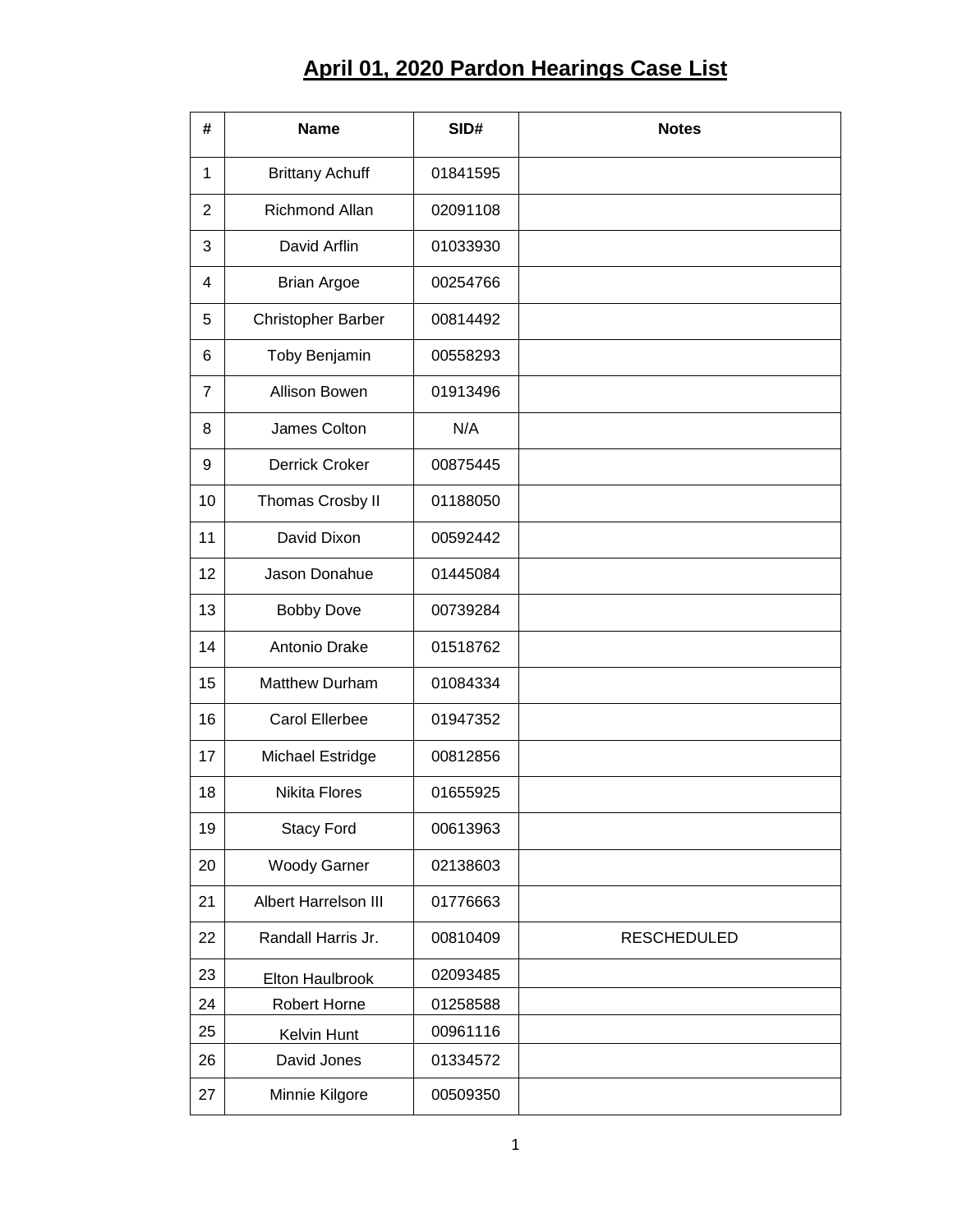## **April 01, 2020 Pardon Hearings Case List**

| 28 | Aaron Kimball           | 01190276 |  |
|----|-------------------------|----------|--|
| 29 | <b>Richard Knox</b>     | 01056586 |  |
| 30 | Johnny Kosmos           | 00992662 |  |
| 31 | Jonathan LeBleu         | 00893658 |  |
| 32 | Dennis Lundy            | 01931947 |  |
| 33 | Sarah Lundy             | 01931945 |  |
| 34 | Aubrey Lynn             | 00794537 |  |
| 35 | <b>Quinton Marshall</b> | 01530539 |  |
| 36 | <b>Spencer Martin</b>   | 01309954 |  |
| 37 | <b>Mark Mayers</b>      | 00425317 |  |
| 38 | Sylvia Mayers           | 00354024 |  |
| 39 | Yancy McCorkle          | 00246973 |  |
| 40 | <b>Marcus McPherson</b> | 01878689 |  |
| 41 | Victor Missouri         | 00594216 |  |
| 42 | <b>Harrison Mixson</b>  | 00190877 |  |
| 43 | Larry Mosley            | 01440895 |  |
| 44 | Pablo Orozco            | 01508765 |  |
| 45 | Anthony Pender          | 00299689 |  |
| 46 | <b>James Pitts</b>      | 00427432 |  |
| 47 | Jeannie Robinson        | 01839895 |  |
| 48 | <b>Titus Rumph</b>      | 00724435 |  |
| 49 | Joseph Shaw II          | 01200930 |  |
| 50 | <b>Audrey Shaw</b>      | 01238384 |  |
| 51 | Ryan Spencer            | 01663142 |  |
| 52 | <b>Francis Stalvey</b>  | 00537990 |  |
| 53 | John Stubbs             | 00924131 |  |
| 54 | <b>Edward Taylor</b>    | S0005898 |  |